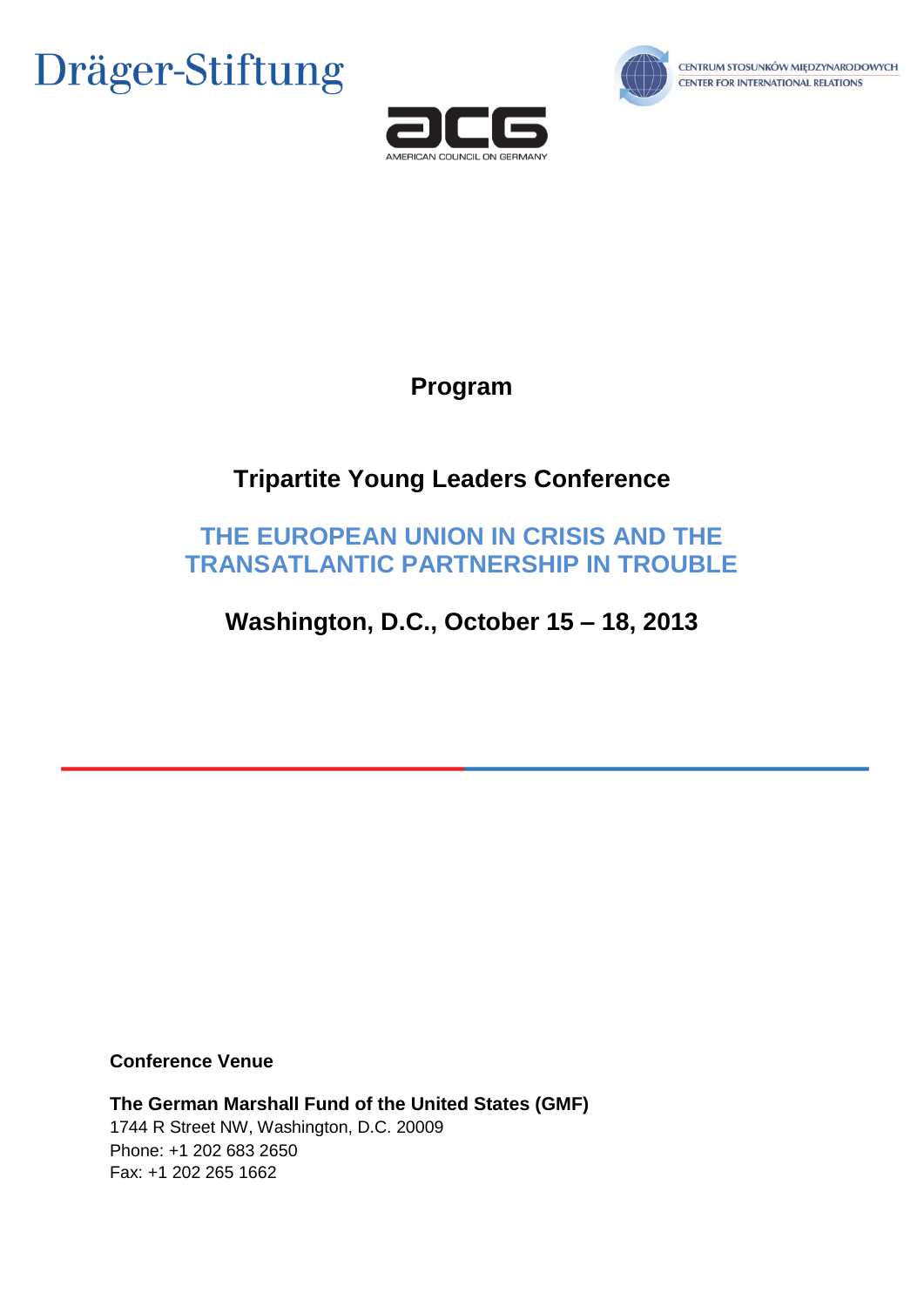# **Tuesday, October 15, 2013**

| $5:30$ pm         | Reception at the invitation of the German Embassy                                                                           |
|-------------------|-----------------------------------------------------------------------------------------------------------------------------|
| $6:00 \text{ pm}$ | Welcome                                                                                                                     |
|                   | <b>Jens Hanefeld, Minister and Deputy Chief of Mission, Embassy of</b><br>the Federal Republic of Germany, Washington, D.C. |
|                   | <b>Words of Greeting</b>                                                                                                    |
|                   | <b>William M. Drozdiak, President, American Council on Germany,</b><br>New York, NY, USA                                    |
|                   | <b>Dr. Guido Goldman, Member of the Board, American Council on</b><br>Germany, New York, NY, USA                            |
|                   | <b>Ambassador Lee Feinstein, former United States Ambassador to</b><br>Poland, Washington, D.C., USA                        |

# **Wednesday, October 16, 2013**

## **9:00 am Welcome**

**Dr. Helena Kane Finn,** Vice President and Director of Programs, American Council on Germany, New York, NY, USA **Professor Dieter Feddersen,** Member of the Board, Dräger Foundation, Lübeck, Germany **Dr. Małgorzata Bonikowska,** President, Center for International Relations, Warsaw, Poland

## **9:15 – 10:45 am Session 1**

### **The European Union still in crisis – Has austerity failed?**

- **An evaluation of the EU's crisis management: In which condition is Europe politically, economically and socially today?**
- **Are there alternatives to austerity? Sources and ways to address the crisis in different EU member states**
- **(Also possible: Where will German crisis management be heading to after the German elections?)**
- **The grey sphere of policy making in the Euro zone – democracy, responsibility and competence revisited**
- **How should the future monetary union look like?**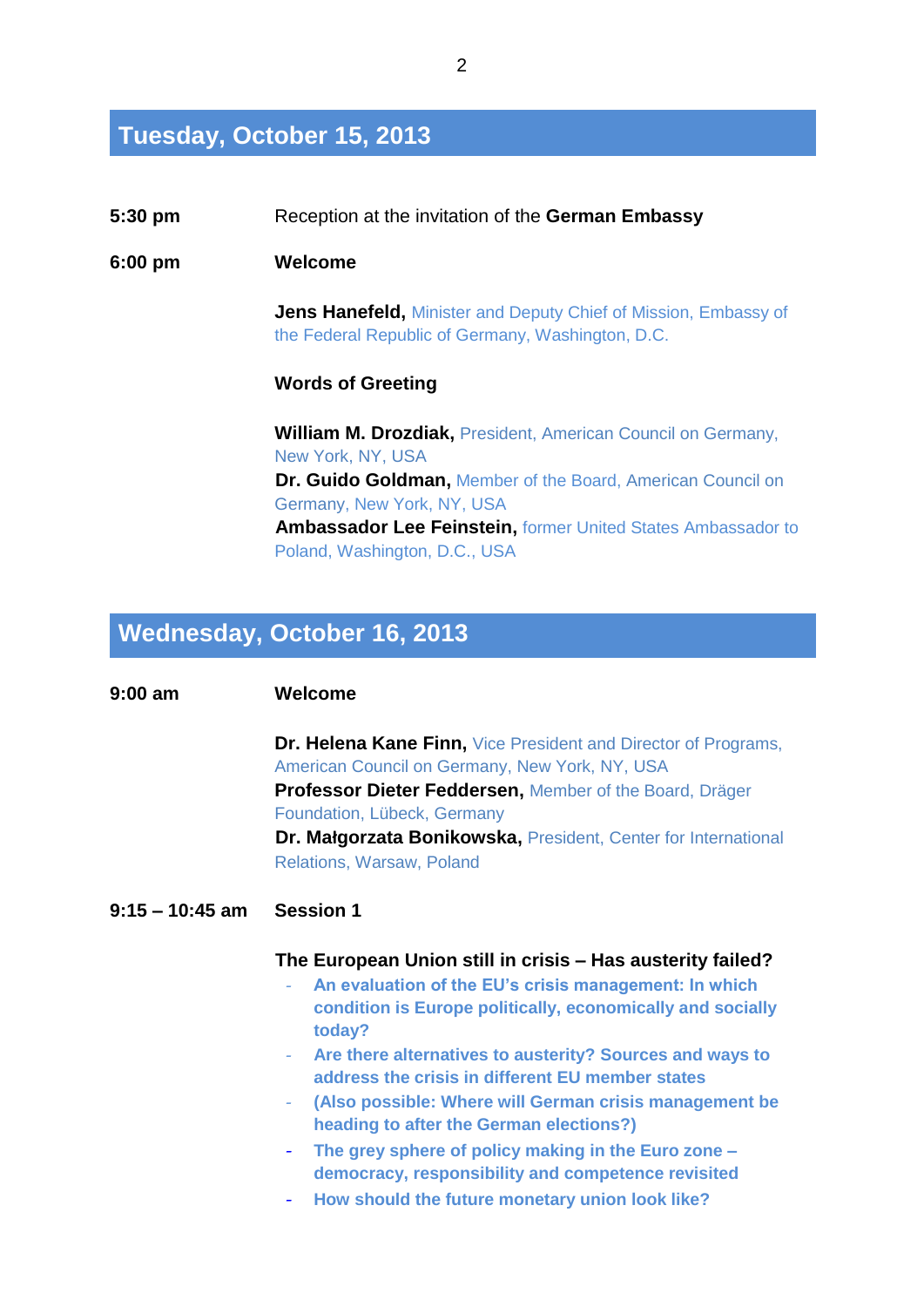#### **Speakers:**

**William M. Drozdiak,** President, American Council on Germany, New York, NY, USA

**Jakob Kirkegaard,** Senior Fellow, Peterson Institute for International Economics, Washington, D.C., USA

**Dr. John Lipsky,** Distinguished Visiting Scholar, The Paul H. Nitze School of Advanced International Studies, Johns Hopkins University, Washington, D.C., USA

### **Moderator:**

**Dr. Frederike Wolf,** Principal, Miller & Meier Consulting GmbH, Berlin, Germany **(YL)**

## **11:15 – 1:15 pm Session 2**

### **The 'European Dream' and the financial and social crisis**

- **Can Europe regain strength in unity or will it fall apart?**
- **How to deal with a multi-speed Europe and growing social divide?**
- **Does Europe need a new social contract?**
- **Will the UK opt out, and if yes, what would be the consequences for Britain and for the EU?**
- **Croatia (member no. 28 of the EU) and Latvia (member no. 17 of the Euro zone) – additional burden or benefit? Can the EU and the Euro zone cope with enlargements at this time?**
- **All eyes on Germany – can Europe's most wealthy and least crisis-ridden country fix it?**

#### **Speakers:**

**Indermit Gill,** Chief Economist Europe and Central Asia, The World Bank, Washington, D.C., USA

**Dr. Bartlomiej Nowak,** Fellow, Transatlantic Academy, Washington, D.C., USA

**Dr. Anna Visvizi,** Postdoctoral Research Fellow, Institute of East-Central Europe, Lublin, Poland; Associate Professor, The American College of Greece, Athens, Greece **(YL)**

## **Moderator:**

**Matthew Kaminski,** Member, Editorial Board, The Wall Street Journal, New York, NY, USA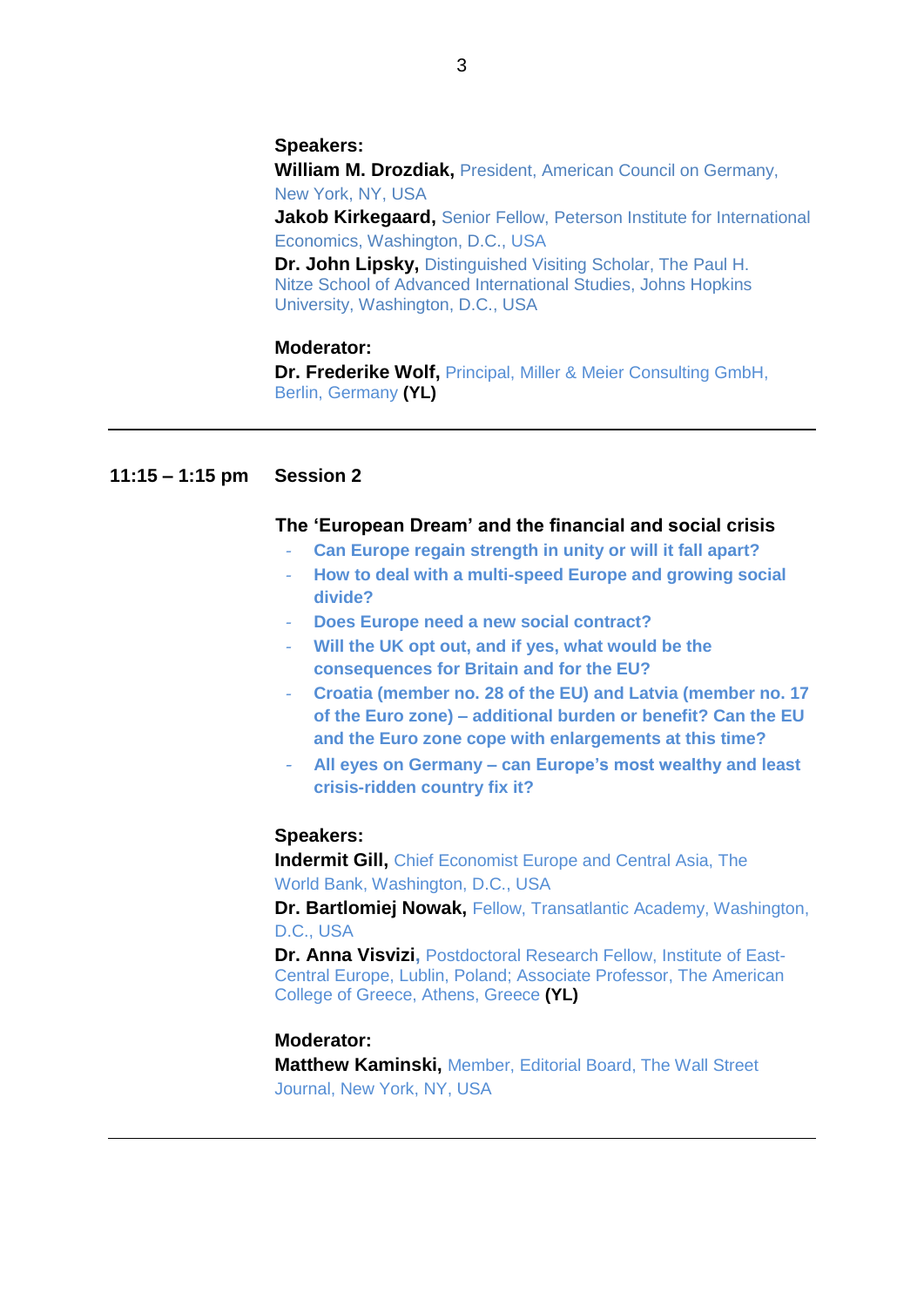### **2:15 – 4:00 pm Session 3**

#### **Poland, a success story in the midst of the EU crisis?**

- **What did Poland do right? An economic and social evaluation**
- **Can Poland provide lessons for other European countries?**
- **Can Poland avoid to be drawn into the whirlpool of the economic downswing in Europe?**
- **Poland's role in transatlantic relations**
- **Poland and Germany: Common interest or rivalry – What is prevailing in their relations with the US? Did the crisis change anything?**

## **Speakers:**

**Artur Kluz,** Partner, Metropolitan Capital Solutions, Warsaw, Poland **(YL) Andrew Nagorski,** Director of Public Policy and Senior Fellow, EastWest Institute, New York, NY, USA **Sebastian Stolorz, Advisor to Executive Director, The World Bank,** Washington, D.C., USA **Dr. Małgorzata Bonikowska,** President, Center for International

Relations, Warsaw, Poland

## **Commentator/Moderator:**

**Wess Mitchell,** President, Center for European Policy Analysis, Washington, D.C., USA

#### **7:00 pm** Dinner

### **Dinner speaker:**

**Ambassador Robert M. Kimmitt,** Chairman, American Council on Germany, New York, NY, USA; Senior International Counsel, WilmerHale; former U.S. Deputy Secretary of the Treasury; former Ambassador of the U.S. to Germany

## *From Throw-weight to Interest Rates: The New Transatlantic Relationship*

**Introduction and moderation: Sarah Marie Lenti,** CEO & Founder, SML Advisory Partners, Washington, D.C. & Denver, CO, USA **(YL)**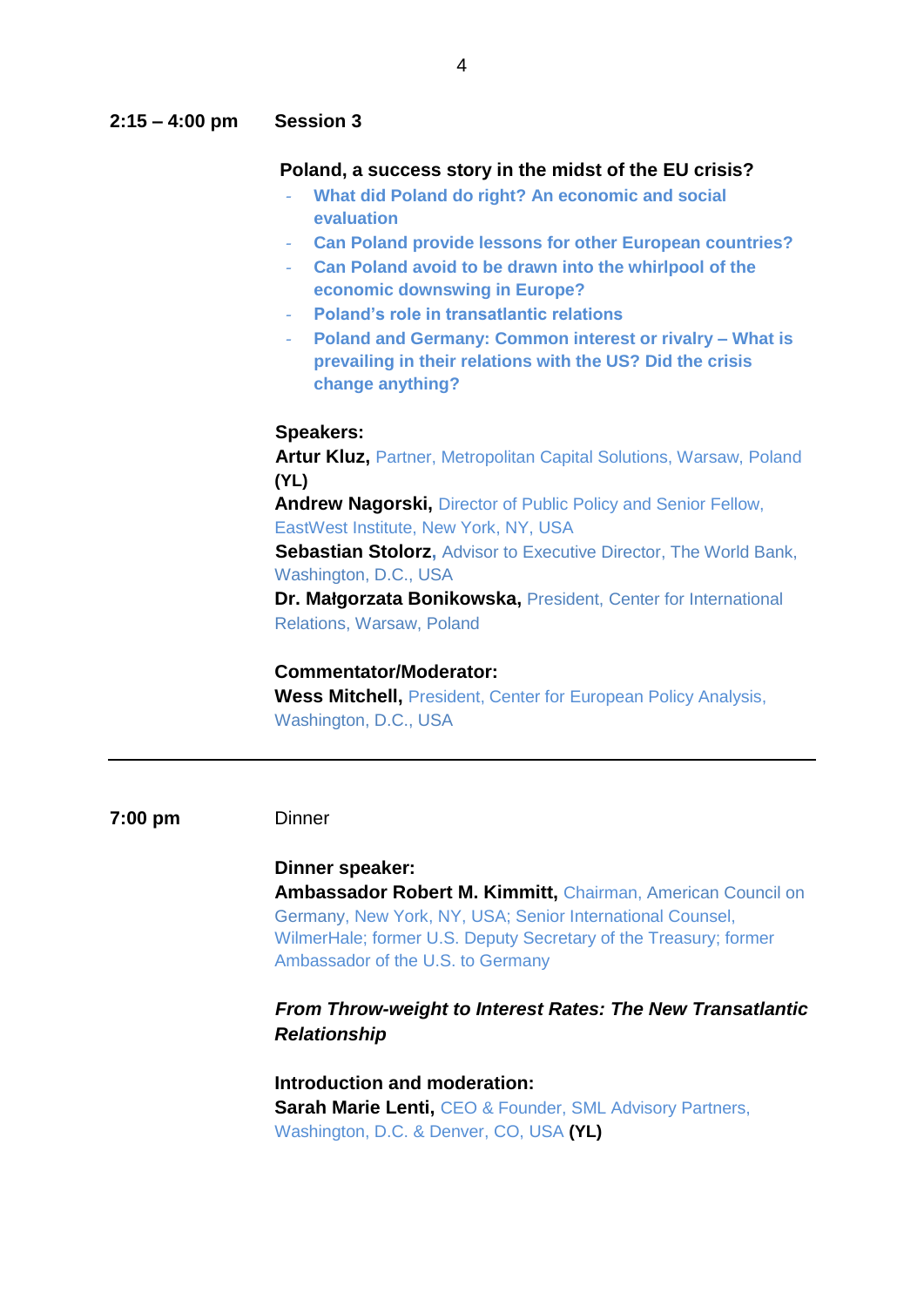# **Thursday, October 17, 2013**

## **9:00 – 11:00 am Session 4**

## **The Economic and Political Future of the Transatlantic Partnership**

- **Are Europe and the US still attractive partners for each other or are other countries starting to take over?**
- **What is the glue that keeps Europe and the US together**
- **Subjects of dispute in EU-US economic relations for many years: IPR, uniform industrial standards, trade-related barriers – what is to be expected of the TTIP (an impact assessment)**
- **What might a transatlantic common market mean for EU unity?**
- **TTIP versus PRISM : Hopes versus fears – what will prevail?**

#### **Speakers:**

**Adeline Hinderer Sayers,** Counselor, Trade and Agriculture Section, Delegation of the European Union to the United States of America, Washington, D.C., USA

**Peter Fischer, Head of the Economic Department, Embassy of the** Federal Republic of Germany, Washington, D.C., USA

**The Hon. Jim Kolbe,** former Member of Congress for Arizona's 8th Congressional District; Senior Transatlantic Fellow, The German Marshall Fund of the United States, Washington, D.C., USA

#### **Commentator/Moderator:**

**Malgorzata Krusiewicz,** Policy Coordinator, Directorate General for Internal Market and Services, European Commission, Brussels, Belgium **(YL)**

### **11:15 – 1:15 pm Session 5**

## **Dealing with the global financial crisis – a never-ending story?**

- **How to protect the financial system from future economic troubles?**
- Lessons from the Euro crisis towards a more resilient **financial system: approaches from Europe, the US and others**
- **Can the US avoid a European-style debt crisis?**
- **The policy of 'cheap money' in the US and Europe – where will it lead us?**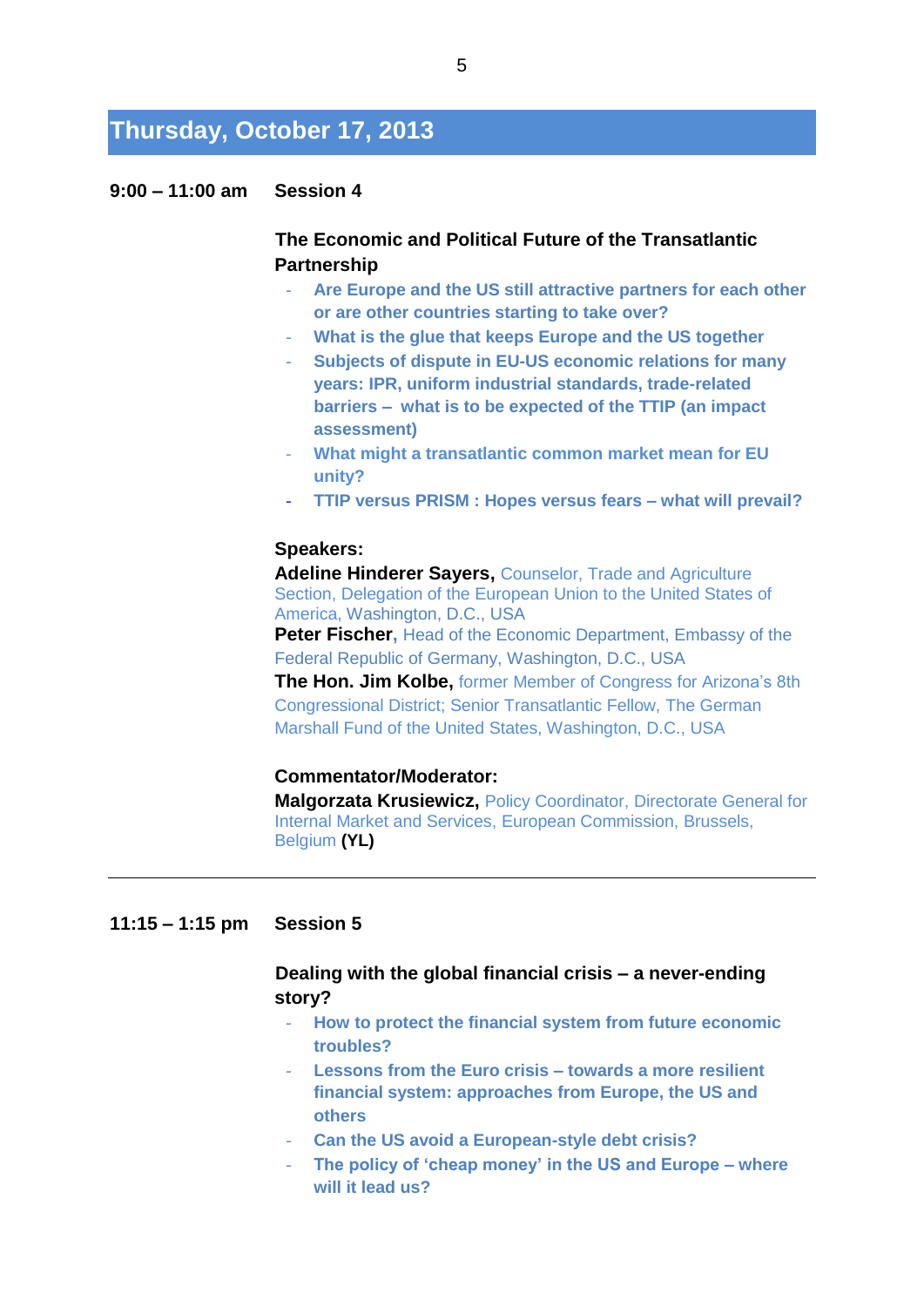### - **Any striking effects to be expected from the EU's Multiannual Financial Framework (MFF) for 2014-2020?**

#### **Speakers:**

**Dr. Ralf Retter,** Advisor, Federal Chancellery, Berlin, Germany **(YL) Jan Schildbach,** Senior Economist, Banking, Financial Markets, Regulation, Deutsche Bank Research, Frankfurt am Main, Germany **(YL)**

**Stephan Richter, Publisher and Editor-in-Chief, theglobalist.com;** President, The Globalist Research Center, Washington, D.C., USA

#### **Commentator/Moderator:**

**Richard Hornik,** Director, Overseas Partnership Programs for News Literacy, Stony Brook University, Stony Brook, NY, USA

#### **2:15 – 4:15 pm Session 6 [\(Working Paper\)](http://draeger-stiftung.de/fileadmin/user_upload/konferenzen_2013/Transatlantic-Security-Cooperation_7-10-2013_.pdf)**

#### **Foreign and Security Affairs in Transatlantic Relations**

- **Europe's economic downswing and implications of defence budget cuts for foreign and security relations**
- **NATO in the age of austerity: how will shrinking budgets and 21st century threats affect the transatlantic partnership?**
- **Cyber security/PRISM**
- Will the US remain the chief guarantor of freedom, security **and stability for Europe; what will Europe have to do in order to protect European interests?**
- **The Western alliance in a new world order – with special reference to North Africa**

#### **Speakers:**

**The Hon. Glenn Nye, former Member of Congress for the 2<sup>nd</sup> District** of Virginia; Senior Transatlantic Fellow, The German Marshall Fund of the United States, Washington, D.C., USA

**Captain Brian J. Hensarling,** UH-1Y Helicopter Pilot, United States Marine Corps, San Diego, USA; former Olmsted Scholar, Brussels, Belgium **(YL)**

**Barry Pavel, Vice President and Director, Brent Scowcroft Center on** [International Security,](http://www.acus.org/program/brent-scowcroft-center-on-international-security) Atlantic Council, Washington, D.C., USA **Dr. Marco Overhaus,** Research Associate, German Institute for International and Security Affairs, Berlin, Germany **(YL)**

### **Commentator/Moderator:**

**Professor Stephen F. Szabo, Excecutive Director, Transatlantic** Academy, The German Marshall Fund of the United States, Washington, D.C., USA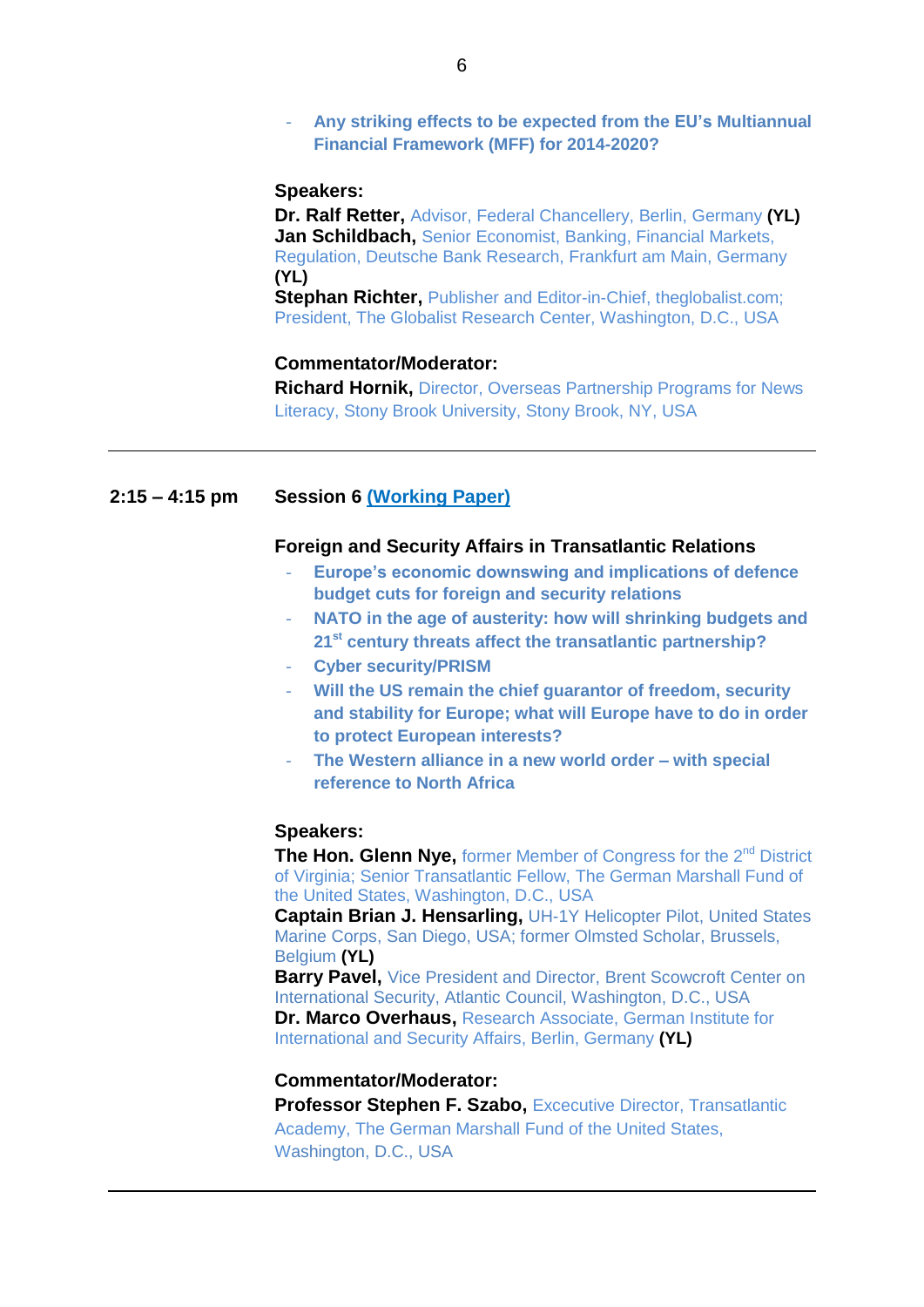#### **7:00 pm** Dinner

**Dinner speaker: Ambassador Kurt Volker,** Executive Director, The McCain Institute for International Leadership at Arizona State University, Washington, D.C., USA

*The Global Competition: Is Western Democracy Losing?*

**Introduction and moderation: Captain Thomas A. Walsh,** U.S. Air Force; Olmsted Scholar, Ljubljana, Slovenia **(YL)**

# **Friday, October 18, 2013**

## **9:00 – 11:00 am Session 7**

## **Major global trends – what will be the key forces driving the global economy and the transatlantic partnership?**

- **What are the future sources of global growth?**
- **What about the future of global financing?**
- **Which countries will dominate the global economic and political arena?**
- **The future role of the BRIC countries – are their high times over?**
- **Which role will Central and Eastern Europe play in the transatlantic partnership?**
- **Do we need institutional changes and a new international agenda?**

#### **Speakers:**

**Bruce Stokes,** Director, Global Economic Program, Pew Research Global Attitudes Project, Washington, D.C., USA **Richard Hornik,** Director, Overseas Partnership Programs for News Literacy, Stony Brook University, Stony Brook, NY, USA **Rafał Wiśniewski,** PhD Student, Faculty of Political Science and Journalism, Adam Mickiewicz University, Poznań, Poland **(YL)**

#### **Moderator:**

**Ignacy Morawski,** Chief Economist, FM Bank PBP, Warsaw, Poland **(YL)**